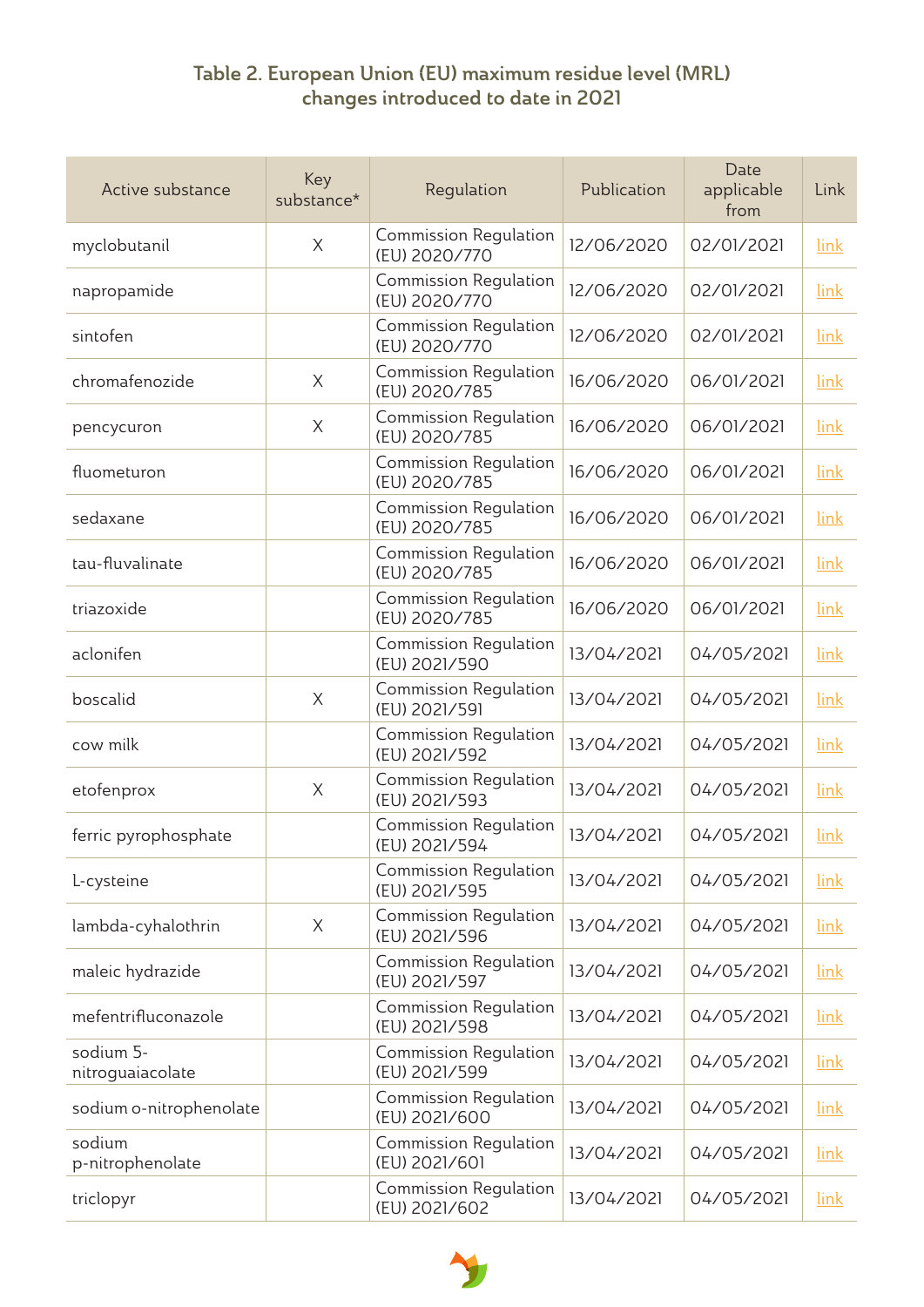| bupirimate                                         | $\times$ | <b>Commission Regulation</b><br>(EU) 2020/1566 | 28/10/2020 | 17/05/2021 | link        |
|----------------------------------------------------|----------|------------------------------------------------|------------|------------|-------------|
| carfentrazone-ethyl                                |          | <b>Commission Regulation</b><br>(EU) 2020/1566 | 28/10/2020 | 17/05/2021 | link        |
| ethirimol                                          |          | <b>Commission Regulation</b><br>(EU) 2020/1566 | 28/10/2020 | 17/05/2021 | link        |
| pyriofenone                                        |          | <b>Commission Regulation</b><br>(EU) 2020/1566 | 28/10/2020 | 17/05/2021 | link        |
| azinphos-methyl                                    |          | <b>Commission Regulation</b><br>(EU) 2020/1633 | 05/11/2020 | 21/05/2021 | link        |
| bentazone                                          |          | <b>Commission Regulation</b><br>(EU) 2020/1633 | 05/11/2020 | 21/05/2021 | link        |
| dimethomorph                                       | $\times$ | <b>Commission Regulation</b><br>(EU) 2020/1633 | 05/11/2020 | 21/05/2021 | link        |
| fludioxonil                                        | $\times$ | <b>Commission Regulation</b><br>(EU) 2020/1633 | 05/11/2020 | 21/05/2021 | link        |
| flufenoxuron                                       | $\times$ | <b>Commission Regulation</b><br>(EU) 2020/1633 | 05/11/2020 | 21/05/2021 | link        |
| oxadiazon                                          |          | <b>Commission Regulation</b><br>(EU) 2020/1633 | 05/11/2020 | 21/05/2021 | link        |
| phosalone                                          |          | <b>Commission Regulation</b><br>(EU) 2020/1633 | 05/11/2020 | 21/05/2021 | link        |
| pyraclostrobin                                     | $\times$ | <b>Commission Regulation</b><br>(EU) 2020/1633 | 05/11/2020 | 21/05/2021 | link        |
| repellants: tall oil                               |          | <b>Commission Regulation</b><br>(EU) 2020/1633 | 05/11/2020 | 21/05/2021 | link        |
| teflubenzuron                                      | $\times$ | <b>Commission Regulation</b><br>(EU) 2020/1633 | 05/11/2020 | 21/05/2021 | link        |
| mepiquat                                           |          | <b>Commission Regulation</b><br>(EU) 2021/976  | 18/06/2021 | 01/07/2021 | link        |
| cycloxydim                                         |          | <b>Commission Regulation</b><br>(EU) 2021/976  | 18/06/2021 | 09/07/2021 | link        |
| Metschnikowia<br>fructicola strain NRRL<br>Y-27328 |          | <b>Commission Regulation</b><br>(EU) 2021/976  | 18/06/2021 | 09/07/2021 | link        |
| prohexadione                                       |          | <b>Commission Regulation</b><br>(EU) 2021/976  | 18/06/2021 | 09/07/2021 | link        |
| 24-epibrassinolide                                 |          | <b>Commission Regulation</b><br>(EU) 2021/1098 | 06/07/2021 | 27/07/2021 | link        |
| Allium cepa L. bulb<br>extract                     |          | <b>Commission Regulation</b><br>(EU) 2021/1098 | 06/07/2021 | 27/07/2021 | link        |
| cyflumetofen                                       |          | <b>Commission Regulation</b><br>(EU) 2021/1098 | 06/07/2021 | 27/07/2021 | <u>link</u> |
| fludioxonil                                        | $\times$ | <b>Commission Regulation</b><br>(EU) 2021/1098 | 06/07/2021 | 27/07/2021 | <u>link</u> |
| fluroxypyr                                         |          | <b>Commission Regulation</b><br>(EU) 2021/1098 | 06/07/2021 | 27/07/2021 | link        |
| sodium<br>5-nitroguaiacolate                       |          | <b>Commission Regulation</b><br>(EU) 2021/1098 | 06/07/2021 | 27/07/2021 | link        |
| sodium o-nitrophenolate                            |          | <b>Commission Regulation</b><br>(EU) 2021/1098 | 06/07/2021 | 27/07/2021 | <u>link</u> |

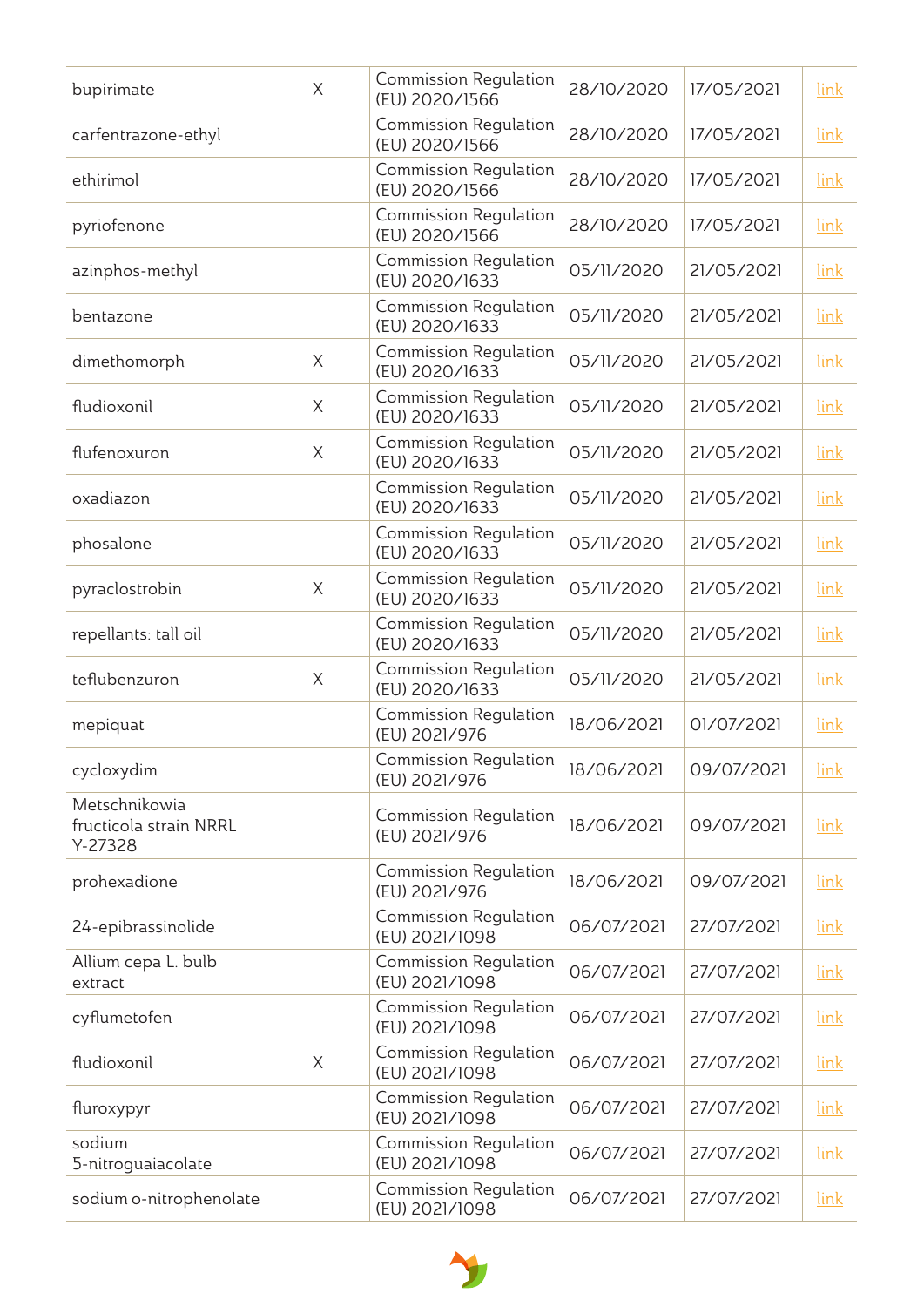| sodium<br>p-nitrophenolate |          | <b>Commission Regulation</b><br>(EU) 2021/1098 | 06/07/2021 | 27/07/2021 | link        |
|----------------------------|----------|------------------------------------------------|------------|------------|-------------|
| mandestrobin               |          | <b>Commission Regulation</b><br>(EU) 2021/1247 | 30/07/2021 | 20/08/2021 | link        |
| lead                       |          | <b>Commission Regulation</b><br>(EU) 2021/1317 | 10/08/2021 | 31/08/2021 | link        |
| cadmium                    |          | <b>Commission Regulation</b><br>(EU) 2021/1323 | 11/08/2021 | 01/09/2021 | link        |
| carbon tetrachloride       |          | <b>Commission Regulation</b><br>(EU) 2021/155  | 10/02/2021 | 02/09/2021 | link        |
| chlorothalonil             | $\times$ | <b>Commission Regulation</b><br>(EU) 2021/155  | 10/02/2021 | 02/09/2021 | link        |
| chlorpropham               |          | <b>Commission Regulation</b><br>(EU) 2021/155  | 10/02/2021 | 02/09/2021 | link        |
| dimethoate                 | $\times$ | <b>Commission Regulation</b><br>(EU) 2021/155  | 10/02/2021 | 02/09/2021 | link        |
| ethoprophos                | $\times$ | <b>Commission Regulation</b><br>(EU) 2021/155  | 10/02/2021 | 02/09/2021 | link        |
| fenamidone                 | $\times$ | <b>Commission Regulation</b><br>(EU) 2021/155  | 10/02/2021 | 02/09/2021 | link        |
| methiocarb                 | $\times$ | <b>Commission Regulation</b><br>(EU) 2021/155  | 10/02/2021 | 02/09/2021 | link        |
| omethoate                  |          | <b>Commission Regulation</b><br>(EU) 2021/155  | 10/02/2021 | 02/09/2021 | link        |
| propiconazole              | $\times$ | <b>Commission Regulation</b><br>(EU) 2021/155  | 10/02/2021 | 02/09/2021 | link        |
| pymetrozine                | X        | <b>Commission Regulation</b><br>(EU) 2021/155  | 10/02/2021 | 02/09/2021 | link        |
| benalaxyl                  | $\times$ | <b>Commission Regulation</b><br>(EU) 2021/616  | 16/04/2021 | 06/09/2021 | link        |
| benalaxyl-M                | X        | <b>Commission Regulation</b><br>(EU) 2021/616  | 16/04/2021 | 06/09/2021 | <u>link</u> |
| dichlobenil                |          | <b>Commission Regulation</b><br>(EU) 2021/616  | 16/04/2021 | 06/09/2021 | link        |
| fluopicolide               | $\times$ | <b>Commission Regulation</b><br>(EU) 2021/616  | 16/04/2021 | 06/09/2021 | link        |
| proquinazid                |          | <b>Commission Regulation</b><br>(EU) 2021/616  | 16/04/2021 | 06/09/2021 | link        |
| pyridalyl                  |          | <b>Commission Regulation</b><br>(EU) 2021/616  | 16/04/2021 | 06/09/2021 | link        |
| diclofop                   |          | <b>Commission Regulation</b><br>(EU) 2021/618  | 16/04/2021 | 06/09/2021 | link        |
| fluopyram                  | $\times$ | <b>Commission Regulation</b><br>(EU) 2021/618  | 16/04/2021 | 06/09/2021 | link        |
| ipconazole                 |          | <b>Commission Regulation</b><br>(EU) 2021/618  | 16/04/2021 | 06/09/2021 | link        |
| terbuthylazine             |          | <b>Commission Regulation</b><br>(EU) 2021/618  | 16/04/2021 | 06/09/2021 | <u>link</u> |
| fluxapyroxad               |          | <b>Commission Regulation</b><br>(EU) 2021/644  | 20/04/2021 | 10/11/2021 | <u>link</u> |

y